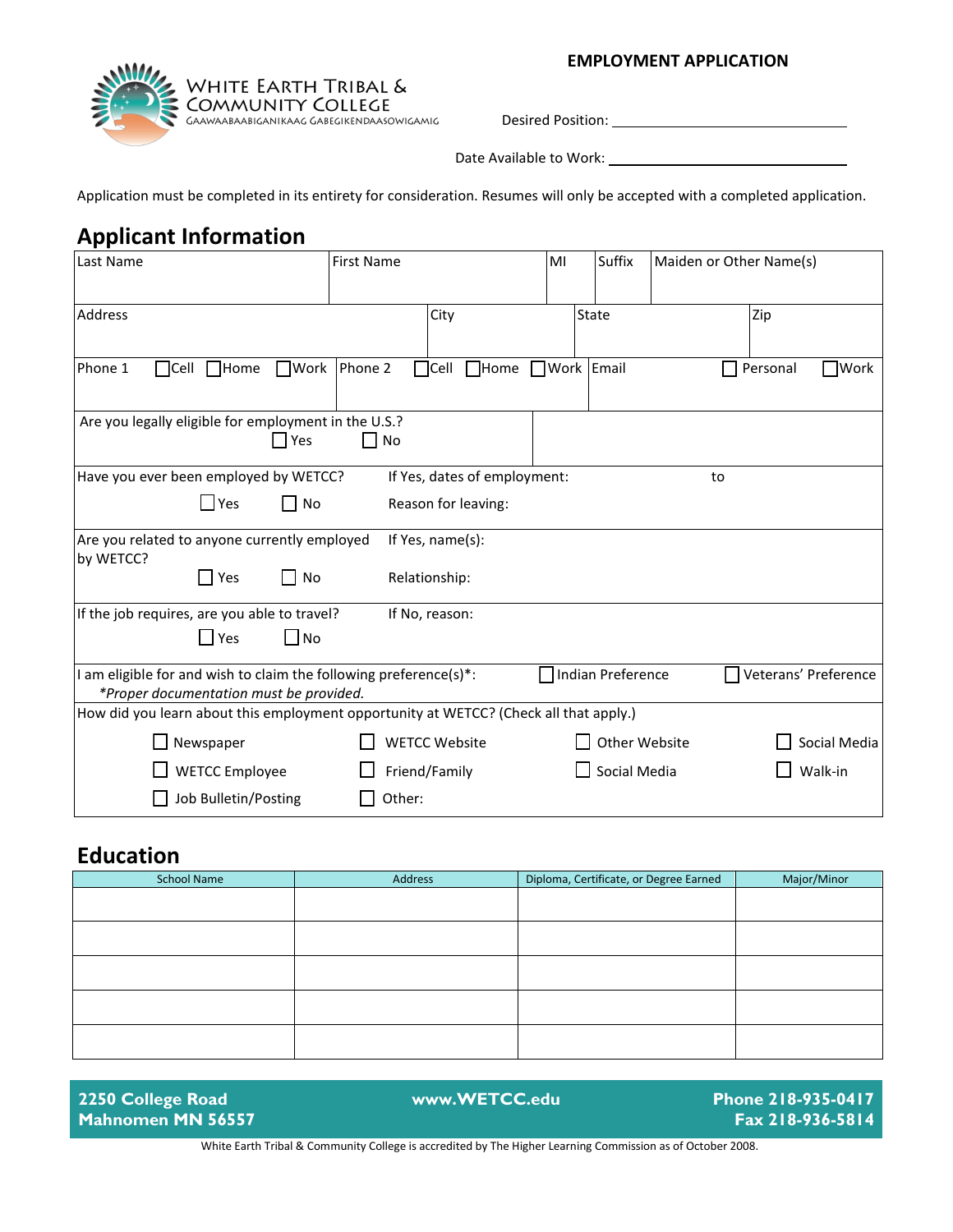## **Credentials**

Please specify credentials, licenses, or professional affiliations, etc., which are relevant to the position for which you are applying.

#### **Skills**

Please list technical, clerical, trade, or other skills relevant to the position for which you are applying. Include relevant computer systems, software, and applications with which you have a working knowledge and note your level of proficiency, i.e. basic, intermediate, expert.

## **Work Experience**

| Please detail your work history as related to the position for which you are applying, beginning with your current or most recent employer. |                       |                |                    |                                          |
|---------------------------------------------------------------------------------------------------------------------------------------------|-----------------------|----------------|--------------------|------------------------------------------|
| Attach addition sheets if necessary, but DO NOT use notation, "See Resume."                                                                 |                       |                |                    |                                          |
| Name & Address of Employer                                                                                                                  | <b>Title</b>          |                | <b>Start</b>       | End                                      |
|                                                                                                                                             |                       |                | Date               | Date                                     |
|                                                                                                                                             | Hours per Week        | Starting Wage/ |                    | Final Wage/                              |
|                                                                                                                                             |                       | Salary         |                    | Salary                                   |
|                                                                                                                                             | <b>Duties</b>         |                | Reason for Leaving |                                          |
| Supervisor's Name                                                                                                                           |                       |                |                    |                                          |
| Title                                                                                                                                       |                       |                |                    |                                          |
| <b>IPhone</b>                                                                                                                               | Contact this employer | At any time    |                    | $\Box$ Only if I am a finalist candidate |

| Name & Address of Employer | Title                 |                | Start              |             | End                                      |
|----------------------------|-----------------------|----------------|--------------------|-------------|------------------------------------------|
|                            |                       |                | Date               |             | Date                                     |
|                            | Hours per Week        | Starting Wage/ |                    | Final Wage/ |                                          |
|                            |                       | Salary         |                    |             | Salary                                   |
|                            | <b>Duties</b>         |                | Reason for Leaving |             |                                          |
| Supervisor's Name          |                       |                |                    |             |                                          |
| <b>Title</b>               |                       |                |                    |             |                                          |
| Phone                      | Contact this employer | At any time    |                    |             | $\Box$ Only if I am a finalist candidate |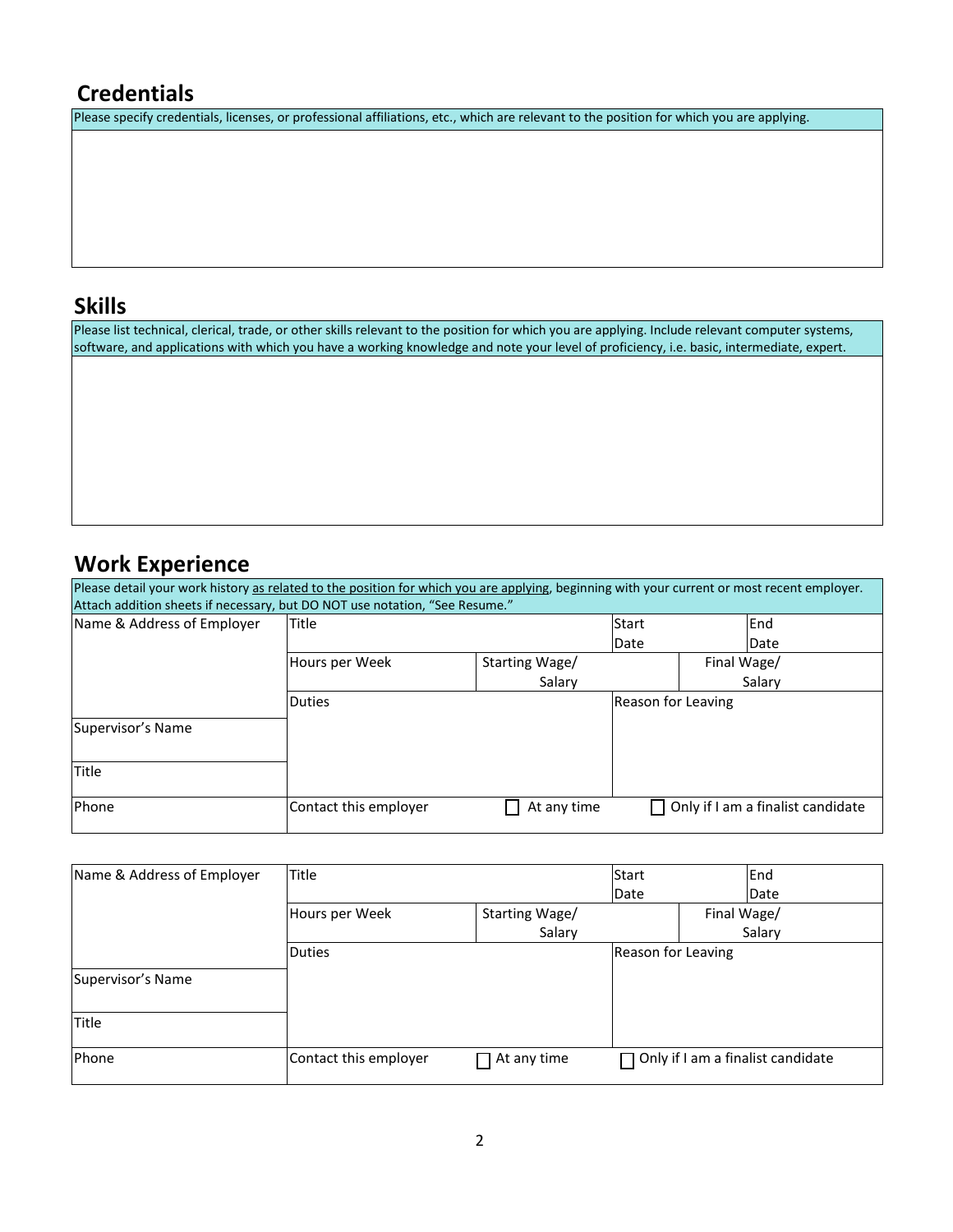| Name & Address of Employer | Title                 |                | Start              | End                                      |
|----------------------------|-----------------------|----------------|--------------------|------------------------------------------|
|                            |                       |                | Date               | Date                                     |
|                            | Hours per Week        | Starting Wage/ |                    | Final Wage/                              |
|                            |                       | Salary         |                    | Salary                                   |
|                            | <b>Duties</b>         |                | Reason for Leaving |                                          |
| Supervisor's Name          |                       |                |                    |                                          |
| <b>Title</b>               |                       |                |                    |                                          |
| Phone                      | Contact this employer | At any time    |                    | $\Box$ Only if I am a finalist candidate |

#### **PLEASE READ CAREFULLY AND SIGN THAT YOU UNDERSTAND AND ACCEPT THIS INFORMATION.**

I certify that the information on this application and its supporting documents is accurate and complete. I understand and agree that failure to fully complete this form, or misrepresentation or omission of facts, represents ground for elimination from consideration for employment, or termination after employment if discovered at a later date.

I authorize White Earth Tribal & Community College (WETCC) to investigate, without liability, all statements contained in this application and supporting materials. I authorize references and former employers, without liability, to make full response to any inquiries in connection with this application for employment.

I agree to submit to a criminal background investigation, and/or screening for illegal substances upon conditional offer of employment.

I understand that this document is NOT an offer of employment, and that an offer of employment, if tendered, does NOT constitute a contract for continued guaranteed employment. I understand that staff employees of WETCC serve at-will and the employment relationship may be terminated at any time by either party, for any or no reason, other than a reason prohibited by law.

If employed, I will be required to furnish proof of eligibility to work in the United States.

I understand that any benefits I receive may be subject to change or discontinuation at any time without prior notice. I understand that the first three (3) months of regular employment represent a probationary period, during which I would not be eligible for benefits, to apply for transfer, or promotion, and during which I may be terminated without right of appeal.

| <b>Applicant Signature:</b> | Date: |
|-----------------------------|-------|
|                             |       |